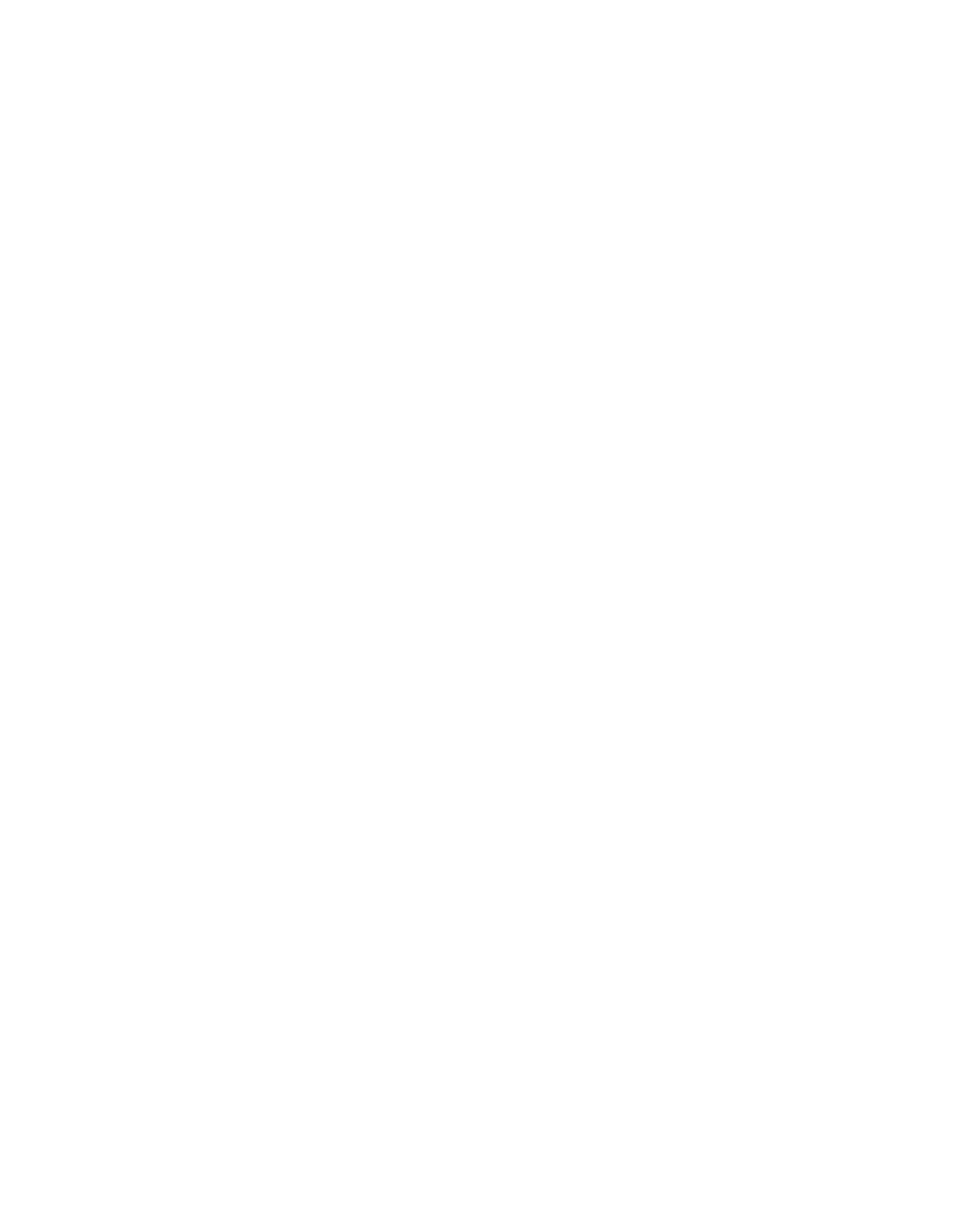| Histology<br><b>GBM</b><br><b>GBM</b><br><b>GBM</b><br>number<br>Case<br>$\mathbf{C}$<br>3<br>$\overline{ }$ |                         | Gene(s) involved |                                                                                                                                                                                                                                                                                                |                                            |                                 | Likely                                           | <b>Actionable</b>       |                                                |
|--------------------------------------------------------------------------------------------------------------|-------------------------|------------------|------------------------------------------------------------------------------------------------------------------------------------------------------------------------------------------------------------------------------------------------------------------------------------------------|--------------------------------------------|---------------------------------|--------------------------------------------------|-------------------------|------------------------------------------------|
|                                                                                                              |                         |                  | Genomic loci                                                                                                                                                                                                                                                                                   | cDNA alteration                            | Protein change                  |                                                  |                         | Targeted therapy                               |
|                                                                                                              |                         |                  |                                                                                                                                                                                                                                                                                                |                                            |                                 | molecular<br>$subtype^{++}$                      | mutation                | available                                      |
|                                                                                                              | TP53                    |                  | Chr17:7578203C>T                                                                                                                                                                                                                                                                               | c.646G>A                                   | p.Val21Met                      | Proneural <sup>a</sup>                           | None                    | None                                           |
|                                                                                                              |                         | PIK3CA           | Chr3:I78952088A>C                                                                                                                                                                                                                                                                              | c.3143A > G                                | p.His1048Arg                    | Classical <sup>b</sup>                           | Yes                     | PIK3CA - Everolimus,                           |
|                                                                                                              |                         |                  |                                                                                                                                                                                                                                                                                                |                                            |                                 |                                                  |                         | temsirolimus,<br>buprasilib                    |
|                                                                                                              |                         | EGFR, PTEN       | EGFR amplification                                                                                                                                                                                                                                                                             |                                            | EGFR over                       | Classical <sup>b</sup>                           | Yes                     | $EGFR - \Lambda$ fatinib,                      |
|                                                                                                              |                         |                  | $PTEN - Deletion (6 loci)*$                                                                                                                                                                                                                                                                    |                                            | expression                      |                                                  |                         | cetuximab, erlotinib,                          |
|                                                                                                              |                         |                  |                                                                                                                                                                                                                                                                                                |                                            | Loss of PTEN                    |                                                  |                         | gefitimib, lapatinib,<br>panitumumab           |
|                                                                                                              |                         |                  |                                                                                                                                                                                                                                                                                                |                                            | expression                      |                                                  |                         | PTEN-Everolimus,                               |
|                                                                                                              |                         |                  |                                                                                                                                                                                                                                                                                                |                                            |                                 |                                                  |                         | temsirolimus,                                  |
| <b>GBM</b><br>4                                                                                              |                         | VHL, PTEN, RBI   | VHL-chr3: 10183817C>T                                                                                                                                                                                                                                                                          | $VHL$ – $c.286C$                           | $VHL$ – p. $Gln96*$             | Classical <sup>b</sup>                           | Yes                     | VHL - Bevacizumab,                             |
|                                                                                                              |                         |                  | chr3: 10183836C > T                                                                                                                                                                                                                                                                            | c.305C > T                                 | p.Pro102Leu                     |                                                  |                         | sorafenib,                                     |
|                                                                                                              |                         |                  | PTEN-Chr10: 89717681G>A                                                                                                                                                                                                                                                                        | PTEN-c.706G>A                              | PTEN - p.Asp236Asn              |                                                  |                         | PTEN-Everolimus,                               |
|                                                                                                              |                         |                  | $RBI$ -chr13: 49027241C>T                                                                                                                                                                                                                                                                      | RBI-c.1808C>T                              | RB1 - p.Ala603Val               |                                                  |                         | temsirolimus                                   |
|                                                                                                              |                         |                  | chr13: 49037870A>G                                                                                                                                                                                                                                                                             | c.2110A>G                                  | p.Met704Val                     |                                                  |                         | RB1 - None                                     |
|                                                                                                              |                         |                  | chr13: 49037937C>T                                                                                                                                                                                                                                                                             | c.2177C > T                                | p.Thr726Ile                     |                                                  |                         |                                                |
|                                                                                                              |                         |                  | EGFR-Chr7:                                                                                                                                                                                                                                                                                     |                                            |                                 |                                                  |                         |                                                |
| 5                                                                                                            | Anaplastic              | EGFR, TP53       |                                                                                                                                                                                                                                                                                                | EGFR.                                      | $EGFR$ -p.Ser768                | Classical <sup>b</sup>                           | Yes                     | $EGFR - \Lambda$ fatinib,                      |
| Grade III                                                                                                    | Astrocytoma             |                  | 55249003 55249011dupCAGCGTGGA<br>TP53-Chr17: 7577538C>1                                                                                                                                                                                                                                        | c.2301_2309dupCAGCGTGGA<br>$TP53 - c.743G$ | TP53 - p.Arg248Gln<br>Asp770dup | Proneural <sup>d</sup><br>$\overline{0}$         |                         | cetuximab, erlotinib,<br>gefitinib, lapatinib, |
|                                                                                                              |                         |                  |                                                                                                                                                                                                                                                                                                |                                            |                                 |                                                  |                         | panitumumab                                    |
|                                                                                                              |                         |                  |                                                                                                                                                                                                                                                                                                |                                            |                                 |                                                  |                         | TP53 - None                                    |
| $\circ$                                                                                                      | Gliosarcoma No mutation | identified       | $\blacksquare$                                                                                                                                                                                                                                                                                 |                                            |                                 | Neural <sup>e</sup> or<br>Classical <sup>b</sup> | $\overline{\mathsf{z}}$ |                                                |
| <b>GBM</b><br>$\overline{ }$                                                                                 |                         | EGFR, PTEN       | EGFR - amplification, D46N,                                                                                                                                                                                                                                                                    |                                            |                                 | Classical                                        | yes                     | EGFR: Afatanib,                                |
|                                                                                                              |                         | CDKN2A/B,        | EGFRVII, EGFRVII                                                                                                                                                                                                                                                                               |                                            |                                 |                                                  |                         | Cetuximab,Erlotinib,                           |
|                                                                                                              |                         | BCORL1, SETD2,   | PTEN - Tyr68Hist                                                                                                                                                                                                                                                                               |                                            |                                 |                                                  |                         | Gefitinib, Lapatinib,                          |
|                                                                                                              | TERT                    |                  | CDKN2A/B loss                                                                                                                                                                                                                                                                                  |                                            |                                 |                                                  |                         | Panitumumab                                    |
|                                                                                                              |                         |                  | BCORL1-Gln1076fs*6                                                                                                                                                                                                                                                                             |                                            |                                 |                                                  |                         | PTEN - Everolimus,                             |
|                                                                                                              |                         |                  | SETD2 splice site 5278-2A>T                                                                                                                                                                                                                                                                    |                                            |                                 |                                                  |                         | Temsirolimus                                   |
|                                                                                                              |                         |                  | TERT promoter -146C>T                                                                                                                                                                                                                                                                          |                                            |                                 |                                                  |                         |                                                |
|                                                                                                              |                         |                  | ****9Refer Table 1 for more details. Case 3: PTEN - Deletion (6 loci)*, ohr10: 89685342; chr10: 897132; chr10: 8971215, 29717515, 89717638; chr10: 8971772; chr10: 89720720720843 and chr10:                                                                                                   |                                            |                                 |                                                  |                         |                                                |
|                                                                                                              |                         |                  | 89720867, Case 5 - Other VUS genes mutations*, ATRX - H475D, Q883R; CREBBP - P1279L; GLI - P1668R; AIYCLI - AIITI; BRCA2 - A1996T; FGFR2 - A16T, HGF - D552del, TGFBR2 - T1551I, EGFR;<br>Epidermal growth factor receptor, GBM: Glioblastoma multiforme, PTEN: Phosphatase and tensin homolog |                                            |                                 |                                                  |                         |                                                |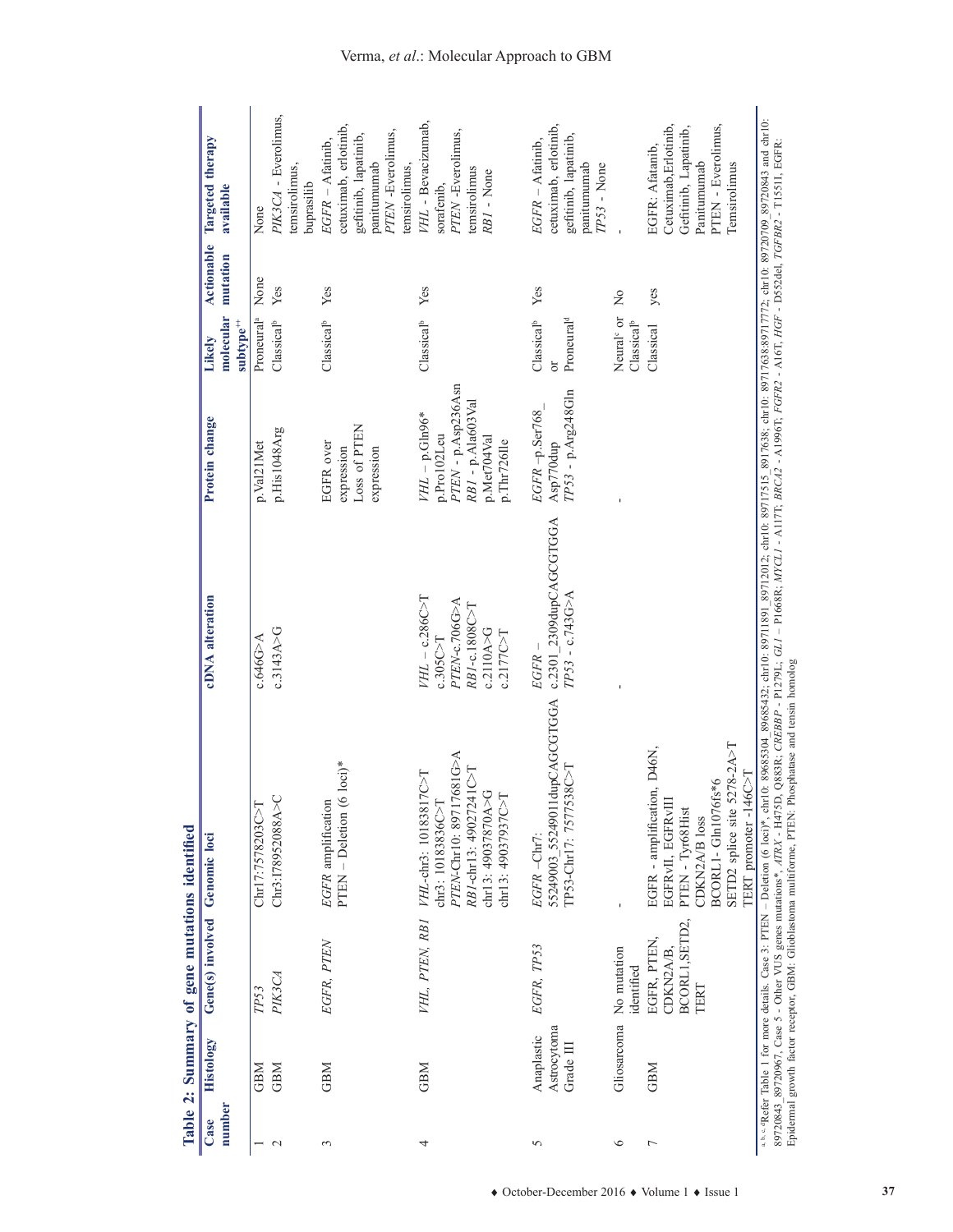#### **Table 3: Gene Information**

| <b>Genes</b>      | <b>Mutations/Alterations</b>                         | <b>Relevant Information</b>                                                                                                                                                                                                                                                                                                            |
|-------------------|------------------------------------------------------|----------------------------------------------------------------------------------------------------------------------------------------------------------------------------------------------------------------------------------------------------------------------------------------------------------------------------------------|
| <b>EGFR</b>       | Amplification - EGFRvII,<br>Amplification - EGFRvIII | <i>EGFR</i> gene is located on chromosome $7p12$ region and the protein encoded by this gene<br>is a member of the tyrosine kinase superfamily. The binding of growth factors ligands                                                                                                                                                  |
|                   | p.Ser768 Asp770dup                                   | results in the activation of multiple downstream pathways controlling proliferation and                                                                                                                                                                                                                                                |
|                   | p.Asp46Asn                                           | survival (Siegelin and Borczuk, 2013)                                                                                                                                                                                                                                                                                                  |
| <b>PTEN</b>       | Deletion of 6 loci                                   | PTEN gene is located on chromosome 10q23 and codes for the PTEN protein which                                                                                                                                                                                                                                                          |
|                   | p.Asp236Asn<br>Tyr68His                              | directly antagonizes PI3K signaling. It undergoes genomic loss, mutation, or epigenetic<br>inactivation in 40-50% of gliomas, resulting in high levels of PI3K activity and downstream<br>signaling (Koul, 2008)                                                                                                                       |
| <b>VHL</b>        | $P.Gln96*$                                           | A tumor supressor gene that plays an important role in mammalian oxygen sensing pathway                                                                                                                                                                                                                                                |
|                   | p.Pro102Leu                                          | through the polyubiquitinylation of hypoxia-inducible factor. Tumors linked to VHL<br>inactivation are often highly vascular and can overproduce angiogenic factors such as VEGF                                                                                                                                                       |
| RB1               | p.Ala603Val                                          | Retinoblastoma transcriptional corepressor 1 is a tumor suprressor gene and is located on                                                                                                                                                                                                                                              |
|                   | p.Met704Val                                          | chromosome 13q14.1-q 14.2.pRB interacts with other proteins to influence cell survival, the                                                                                                                                                                                                                                            |
|                   | p.Thr726Ile                                          | self-destruction of cells (apoptosis) and differentiation                                                                                                                                                                                                                                                                              |
| TP53              | p.Val21Met                                           | TP53, otherwise called tumor protein 53or p53 is located in the nucleus of cells throughout                                                                                                                                                                                                                                            |
|                   | p.Arg248Gln                                          | the body where it attaches directly to the DNA. When DNA is damaged, p53 activates other<br>genes to fix the damage. Gene location - Chromosome 10                                                                                                                                                                                     |
| PIK3CA            | p.His1048Arg                                         | The PIK3CA gene provided instructions for making the p110 $\alpha$ protein, which is a subunit<br>of an enzyme PI3K. It is a catalytic subunit which helps in phosphorylation. Studies suggest<br>that PI3K signaling may be involved in regulation of several hormones and play a role in<br>the maturation of fat cells (adipocytes) |
| SETD <sub>2</sub> | Splice site 5278-2A>T                                | SETD2 locayed on chromosome 3 is a tumor supressor gene. It is a histone<br>methyltransferase that is specific for lysine-36 of histone H3, and methylation of this<br>residue is associated with active chromatin and has been found to been associated with<br>hyperphosphorylated RNA polymerase II                                 |
| <b>TERT</b>       | TERT Promoter 146C>T                                 | Telomerase reverse transcriptase is a catalytic subunit of enzyme telomerase, which is<br>responsible for the lengthening of the DNA strands. It is normally repressed in somatic cells,<br>resulting in progressive shortening of telomeres                                                                                           |
| CDKN2A/B          | Loss                                                 | Cyclin dependant kinase inhibitor 2A gene situated on chromosome 9q21.3 provide<br>instructions for several studies, p16 (INK4a) and p14 (ARF) which are the most studied.<br>These proteins help in cell cycle and p16 binds to CDK4 and 6 while p14 protects a<br>different protein called TP53, hence prevent tumor formation       |
| <b>BCORL1</b>     | Gln1076fs*6                                          | BCL6 corepressor -like 1 encodes for a transcriptional repressor that exhibits homology to<br>BCOR, but unlike BCOR does not interact with BCL-6, rather functions as a transcriptional<br>repressor with Class II histone deacetylases, and potentially BRCA1                                                                         |

EGFR: Epidermal growth factor receptor, TCGA: The cancer genome atlas, PTEN: Phosphatase and tensin homolog, PI3K: Phosphatidylinositol-3-kinase, VEGF: Vascular endothelial growth factor, SETD2: SET domain containing 2

Tables 2 and 3. The identified variation is located in the DNA binding region of *TP53* and is known to cause loss of transactivation potential of the protein.[5] Functional TP53 is required for TMZ mediated apoptosis, thus rendering the patient insensitive to the cytotoxic effects of TMZ.

Based on the Recursive Partitioning Analysis (RPA) criteria (based on the clinical parameters), the patient lies in Group 3 with a median survival of 70 weeks. However, the patient survived for over 48 months (>220 weeks) since diagnosis, suggesting a favourable tumor biology. This is supported by the fact that EGFR expression (IHC was carried out) and amplification (NGS) were absent, which are indicators of good prognosis. Further, based on the presence of aberrant TP53 expression (IHC was carried out) and somatic gene mutation (NGS), the patient can be classified into "Proneural Molecular Subtype" [Table 1]. The median overall survival of proneural subtype is reported to be  $36-48$  months,<sup>[6]</sup> thus explaining the patient's natural course (favourable).

benefit of adding TMZ to RT versus RT alone in proneural subtype in comparison to the classical subtype of glioblastoma [Figure 1]. Thus, this calls into question the continuation of TMZ beyond progression. To conclude, molecular profiling may help to analyze and predict the prognosis and possible response to conventional therapy and management.

#### **Therapeutic implications**

- i. Proneural molecular subtype with expected median overall survival 36-48 months as observed in the case
- ii. No additional benefit of continuing TMZ beyond progression.

## **Case 2**

A 68-year-old male who is a known case of left temporal GBM underwent sub-total resection and was on TMZ and RT. He was put on maintenance TMZ.

#### **Clinical questions**

- Further, a study by Le Mercier *et al*. [7] showed no additional
- 1. What is the patient-specific tumor biology? Can we predict the treatment response?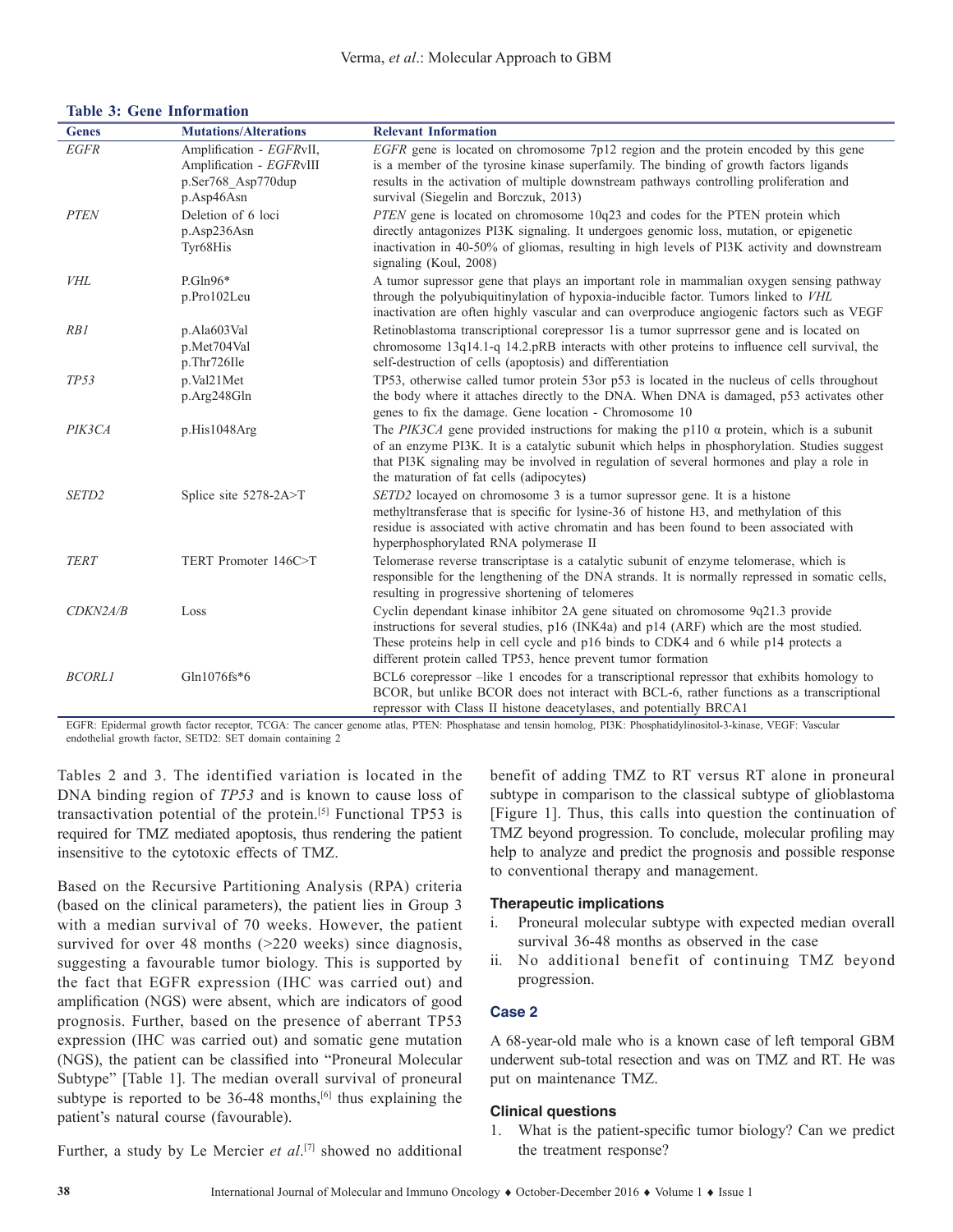2. What if the disease progressed while on treatment? What else can be done?

#### **Molecular oncology approach**

1. Somatic mutation 48 gene panel testing was carried out.

#### **Result interpretation**

The genomic alterations picked up are reported in Table 2*.*

The identified variation in *PIK3CA* gene (p.His10484Arg) is within the hotspot region and highly conserved kinase domain and has been previously reported in endometrial and breast cancers.

Based on the clinical parameters using RPA criteria, it was found that the patient lies in the poor prognosis group with median survival of 40 weeks. Further, mutation in the *PIK3CA* gene, which known to be genetically altered in primary glioblastoma with poor prognosis [Figure 2] and distinguishes from secondary glioblastoma with good prognosis. Thus, both the clinical and molecular assessment suggest poor prognosis.

This variation may lead to constitutional activation of the phosphatidylinositol-3-kinase *(PI3K)/AKT* survival pathway thus resulting in growth factor-independent proliferation and protection from cell death. Activation of the *PI3K* pathway is known to play a role in radioresistance in glioma.[8]

#### **Therapeutic implications**

i. Based on the mutation identified, we can subtype the GBM into "classical molecular subtype" with a median survival of 40 weeks (poor prognosis). The patient may benefit



**Figure 1: Predictive prognosis of Proneural subtype vs Classical subtype ( Mercier et al)**



**Figure 2: Stages in formation of Primary GBM vs Secondary GBM**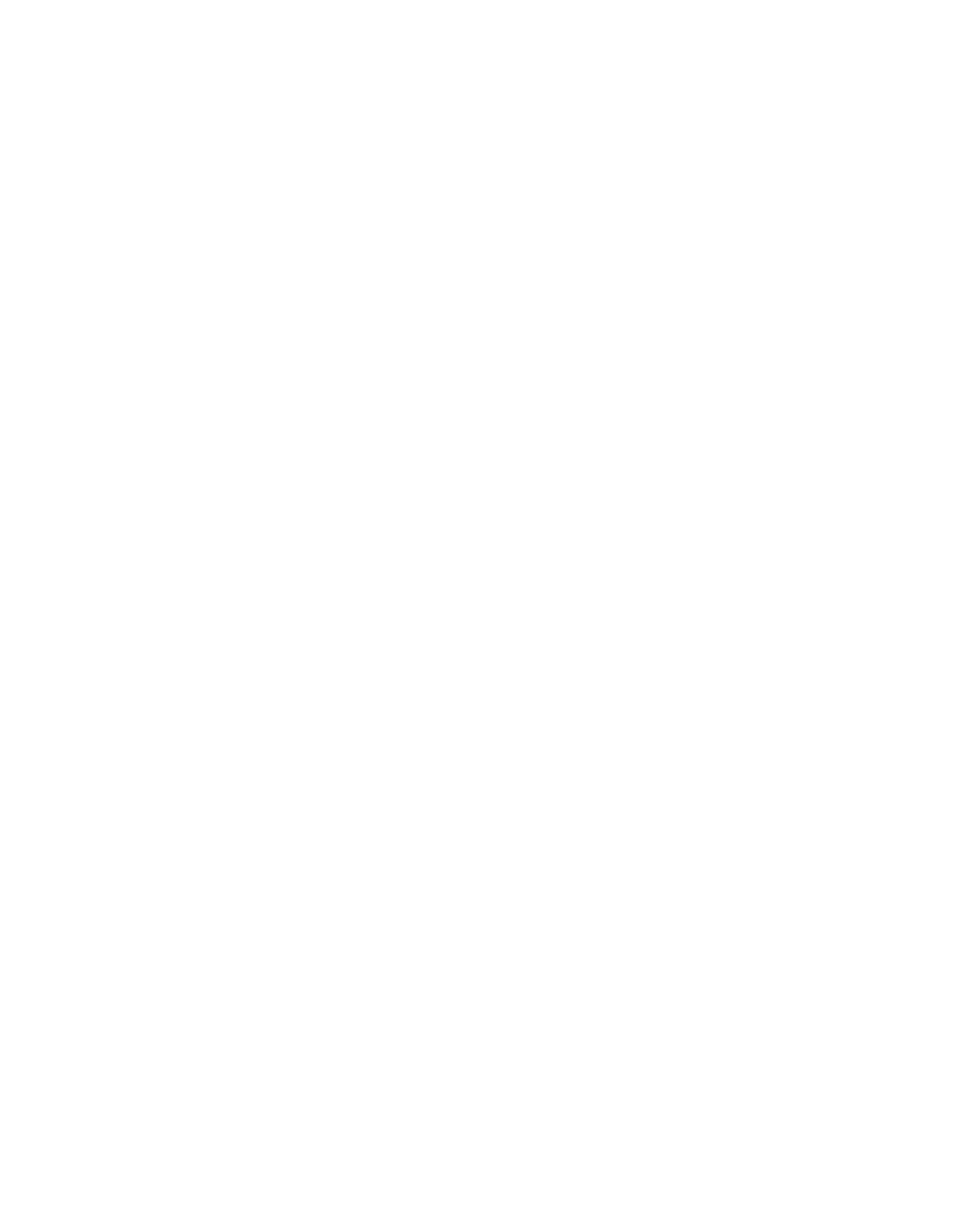- 16. Heimberger AB, Hlatky R, Suki D, Yang D, Weinberg J, Gilbert M, *et al*. Prognostic effect of epidermal growth factor receptor and EGFRvIII in glioblastoma multiforme patients. Clin Cancer Res 2005;11:1462-6.
- 17. Rodríguez-Escudero I, Oliver MD, Andrés-Pons A, Molina M, Cid VJ, Pulido R. A comprehensive functional analysis of PTEN mutations: Implications in tumor- and autism-related syndromes. Hum Mol Genet 2011;20:4132-42.
- 18. Li M, Collins R, Jiao Y, Ouillette P, Bixby D, Erba H, *et al*. Somatic mutations in the transcriptional corepressor gene BCORL1 in adult acute myelogenous leukemia. Blood 2011;118:5914-7.
- 19. Varela I, Tarpey P, Raine K, Huang D, Ong CK, Stephens P, *et al*. Exome sequencing identifies frequent mutation of the SWI/SNF complex gene PBRM1 in renal carcinoma. Nature 2011;469:539-42.
- 20. Killela PJ, Reitman ZJ, Jiao Y, Bettegowda C, Agrawal N, Diaz LA Jr, *et al*. TERT promoter mutations occur frequently in gliomas and a subset

of tumors derived from cells with low rates of self-renewal. Proc Natl Acad Sci U S A 2013;110:6021-6.

- 21. Chi AS, Batchelor TT, Dias-Santagata D, Borger D, Stiles CD, Wang DL, *et al*. Prospective, high-throughput molecular profiling of human gliomas. J Neurooncol 2012;110:89-98.
- *22.* Yoshikawa K, Hamada J, Tada M, Kameyama T, Nakagawa K, Suzuki Y, *et al.* Mutant p53 R248Q but not R248W enhances *in vitro* invasiveness of human lung cancer NCI-H1299 cells. Biomed Res 2010;31:401-11.

**How to cite this article:** Verma A, Gunasekar S, Goel V, Singh R, Arora R, Rohtagi N, Anand AK, Walia M. A molecular approach to glioblastoma multiforme. Int J Mol Immuno Oncol 2016;1:35-44.

**Source of Support:** Nil. **Conflict of Interest:** None declared.

# **Appendix**

|  |  |  | List of 315 genes along with 28 translocations |
|--|--|--|------------------------------------------------|

| ABL1             | BRAF              | CHEK1         | FANCC              | GATA3        | JAK2              | <b>MITF</b>        | PCDC1LG2         | RBM10             | STAT4                          |
|------------------|-------------------|---------------|--------------------|--------------|-------------------|--------------------|------------------|-------------------|--------------------------------|
| ABL <sub>2</sub> | BRCA1             | CHEK2         | FANCD <sub>2</sub> | GATA4        | JAK3              | MLH1               | PDGFRA           | <b>RET</b>        | STK11                          |
| ACVR1B           | BRCA <sub>2</sub> | CIC           | <b>FANCE</b>       | GATA6        | <b>JUN</b>        | <b>MPL</b>         | PDGFRB           | <b>RICTOR</b>     | <b>SUFU</b>                    |
| AKT1             | BRD4              | <b>CREBBP</b> | <b>FANCF</b>       | GID4         | <b>KATBA</b>      | MRE11A             | PDK1             | RNF43             | <b>SYK</b>                     |
| AKT2             | BRIP1             | CRKL          | FANCG              | GLI1         | KDM5A             | MSH <sub>2</sub>   | PIK3C2B          | ROS1              | TAF1                           |
| AKT3             | BTG1              | CRLF2         | FANCL              | GNA11        | KDM5C             | MSH6               | PIK3CA           | <b>RPTOR</b>      | TBX3                           |
| ALK              | <b>BTK</b>        | CSF1R         | FAS                | GNA13        | KDM6A             | <b>MTOR</b>        | PIK3CB           | RUNX1             | <b>TERC</b>                    |
| AMER1            | C11orf30          | <b>CTCF</b>   | FAT1               | GNAQ         | <b>KDR</b>        | <b>MUTTYH</b>      | PIK2CG           | RUNX171           | TERT (PROMOTER)                |
| APC              | CARD11            | CTNNA1        | FBXW7              | GNAS         | KEAP1             | <b>MTYDC</b>       | PIK3R1           | SDHA              | TET <sub>2</sub>               |
| AR               | <b>CBFB</b>       | CTNNB1        | FGF10              | GPR124       | KEL               | MYC                | PIK3R2           | <b>SDHB</b>       | TGFBR2                         |
| ARAF             | CBL               | CIUL3         | FGF14              | GRIN2A       | <b>KIT</b>        | MYCL               | PLCG2            | <b>SDHC</b>       | TNFAIP3                        |
| ARFRP1           | CCND1             | <b>CYLD</b>   | FGF19              | GRM3         | KLHL6             | <b>MYCN</b>        | PMS <sub>2</sub> | <b>SDHD</b>       | TNFRSF14                       |
| ARID1A           | CCDN <sub>2</sub> | <b>DAXX</b>   | FGF23              | GSK3B        | KMT2A             | MYD88              | POLD1            | SETD <sub>2</sub> | TOP1                           |
| ARID1B           | CCND3             | DDR2          | FGF3               | H3F3A        | KMT2C             | NF1                | POLE             | SF3B1             | TOP2A                          |
| ARID2            | CCNE1             | DICER1        | FGF4               | <b>HGF</b>   | KMT2D             | NF2                | PPP2R1A          | SLIT2             | <b>TP53</b>                    |
| ASXL1            | CD27              | DNMT3A        | FGF6               | HNF1A        | <b>KRAS</b>       | NFE2L2             | PRDM1            | SMAD <sub>2</sub> | TSC1                           |
| ATM              | CD79A             | <b>DOT1L</b>  | FGFR1              | <b>HRAS</b>  | LMO1              | NFKB1A             | PREX2            | SMAD3             | TSC <sub>2</sub>               |
| <b>ATR</b>       | CD79B             | EGFR          | FGFR2              | HAD3B1       | LRP1B             | $NXX2-1$           | PPKAR1A          | SMAD4             | <b>TSHR</b>                    |
| ATRX             | CDC73             | EP300         | FGFR3              | HSP90AA1     | LYN               | NOTCH1             | PRXCI            | SMARCA4           | U <sub>2</sub> AF <sub>1</sub> |
| <b>AURKA</b>     | CDH1              | EPHA3         | FGFR4              | IDH1         | LZTR1             | NOTCH <sub>2</sub> | PRKDC            | SMARC91           | <b>VEGFA</b>                   |
| <b>AURKB</b>     | CDK12             | EPHA5         | FH FH              | IDH2         | MAGI2             | NOTCH3             | PRDSS8           | <b>SMO</b>        | <b>VHL</b>                     |
| AXIN 1           | CDK4              | EPHA7         | <b>FLCN</b>        | IGF1R        | MAP2K1            | NPM1               | PTCH1            | <b>SNCAIP</b>     | WISP3                          |
| AXL              | CDK6              | EPHB1         | FLT1               | IGF2         | MAP2K2            | <b>NRAS</b>        | <b>PTEN</b>      | SOCS1             | WT1                            |
| BAP1             | CDK8              | ERBB2         | FLT3               | IKBKE        | MAP2K4            | NAD1               | PTPN11           | SOX10             | XPO1                           |
| BARD1            | CDKN1A            | ERBB3         | FLLT4              | IKIF1        | MAP3K1            | NTRK1              | OKI              | SOX2              | ZBTB2                          |
| BCL <sub>2</sub> | CDKN1B            | ERBB4         | FOXL <sub>2</sub>  | <b>ILTR</b>  | MCL1              | NTRK2              | RAC1             | SOX9              | ZNF217                         |
| BCL2L1           | CDKN2A            | ERG           | FOXP1              | <b>INNBA</b> | MDM2              | NTRK3              | RAD50            | <b>SPEN</b>       | <b>ZNF703</b>                  |
| BCL2L2           | CDKN2B            | ERRF11        | FRS2               | INPP4B       | MDM4              | PAK3               | RAD51            | <b>SPOP</b>       |                                |
| BCL              | CKDN2C            | ESR1          | FUBP1              | IRF2         | MED <sub>12</sub> | PALB2              | RAF1             | SPTA1             |                                |
| <b>BCOR</b>      | <b>CEBPA</b>      | EZHZ          | GABRA6             | IRF4         | MEF2B             | PARK2              | RANBP2           | <b>SRC</b>        |                                |
| BCORL1           | CHD <sub>2</sub>  | FAM46C        | GATA1              | IRS2         | MEN1              | PAX5               | RARA             | STAG2             |                                |
| <b>BLM</b>       | CHD4              | FANCA         | GATA2              | JAK1         | MET               | PBRM1              | RB1              | STAT3             |                                |